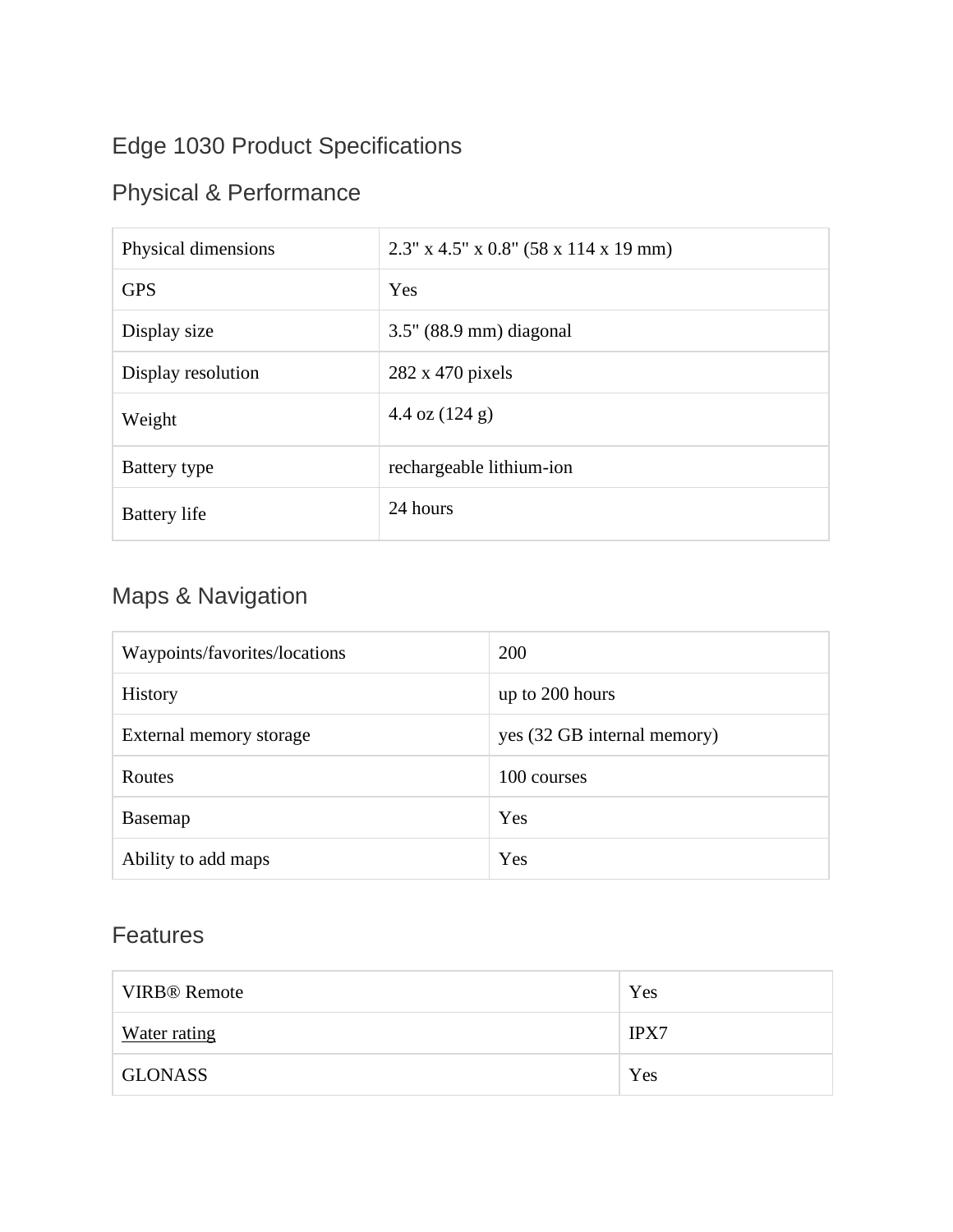| ClimbPro™ Ascent Planner                                                                                              | Yes                                                    |
|-----------------------------------------------------------------------------------------------------------------------|--------------------------------------------------------|
| On-device course creator                                                                                              | Yes                                                    |
| Customizable data pages                                                                                               | Yes                                                    |
| Auto scroll                                                                                                           | Yes                                                    |
| Weather alerts                                                                                                        | Yes                                                    |
| Ambient light sensor                                                                                                  | Yes                                                    |
| Downloadable training plans                                                                                           | Yes                                                    |
| <b>Virtual Partner</b>                                                                                                | Yes                                                    |
| <b>Smart notifications</b>                                                                                            | Yes                                                    |
| $ANT+^{TM}$ electronic shifting                                                                                       | Yes                                                    |
| Weather                                                                                                               | Yes                                                    |
| Interval training                                                                                                     | Yes                                                    |
| Shimano Di2 Synchro Shift integration                                                                                 | Yes                                                    |
| Connectivity                                                                                                          | Bluetooth <sup>®</sup> , ANT+ <sup>®</sup> ,<br>Wi-Fi® |
| Battery save mode                                                                                                     | Yes                                                    |
| Color display                                                                                                         | Yes                                                    |
| Edge® remote                                                                                                          | Yes                                                    |
| Courses                                                                                                               |                                                        |
|                                                                                                                       | Yes                                                    |
| Galileo                                                                                                               | Yes                                                    |
| Recovery advisor                                                                                                      | Yes                                                    |
| Smartphone compatibility                                                                                              | iPhone®, Android™                                      |
| Physiological measurements (may require use of additional<br>accessories such as heart rate strap and/or power meter) | Yes                                                    |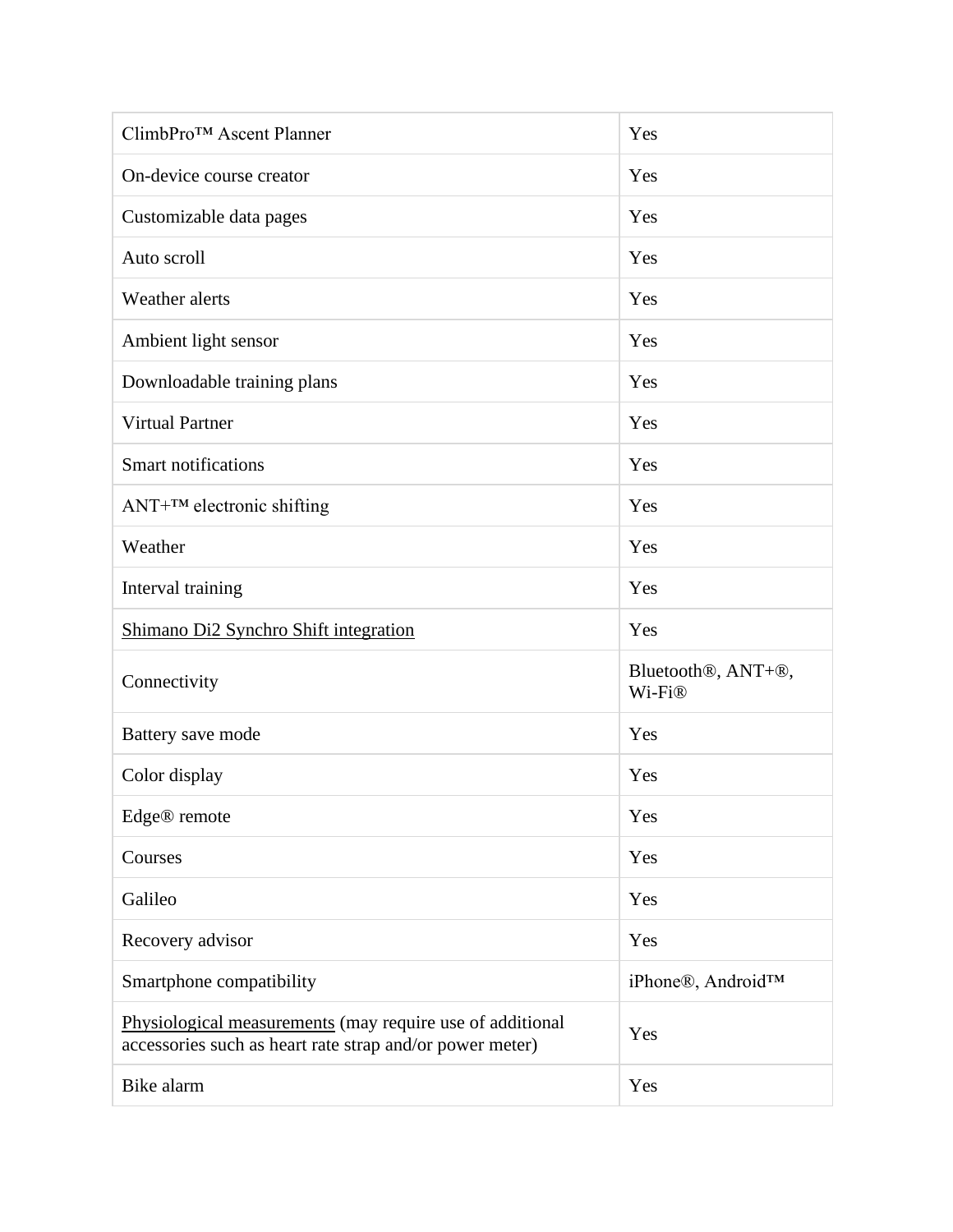| <b>Cycling Dynamics compatible</b>                                                    | Yes                |
|---------------------------------------------------------------------------------------|--------------------|
| VO <sub>2</sub> max                                                                   | Yes                |
| Cycle Map (routable cycling-specific street map)                                      | yes (multi-region) |
| Text response/reject phone call with text (Android™ only)                             | Yes                |
| Physio TrueUp                                                                         | Yes                |
| Compatible with Varia™ lights                                                         | Yes                |
| <b>Training Effect</b>                                                                | Yes                |
| Integrated TrailForks trail data                                                      | Yes                |
| Accelerometer                                                                         | Yes                |
| Segments                                                                              | Yes                |
| LiveTrack                                                                             | Yes                |
| Assistance                                                                            | Yes                |
| Calories burned                                                                       | Yes                |
| Auto Lap <sup>®</sup>                                                                 | Yes                |
| Varia™ remote                                                                         | Yes                |
| Auto Pause®                                                                           | Yes                |
| Advanced workouts                                                                     | Yes                |
| Connect IQ <sup>TM</sup> (downloadable watch faces, data fields, widgets<br>and apps) | Yes                |
| Touchscreen                                                                           | Yes                |
| Smart trainer control                                                                 | Yes                |
| Power meter compatible                                                                | Yes                |
| Rider-to-rider messaging                                                              | Yes                |
| <b>Incident Detection</b>                                                             | Yes                |